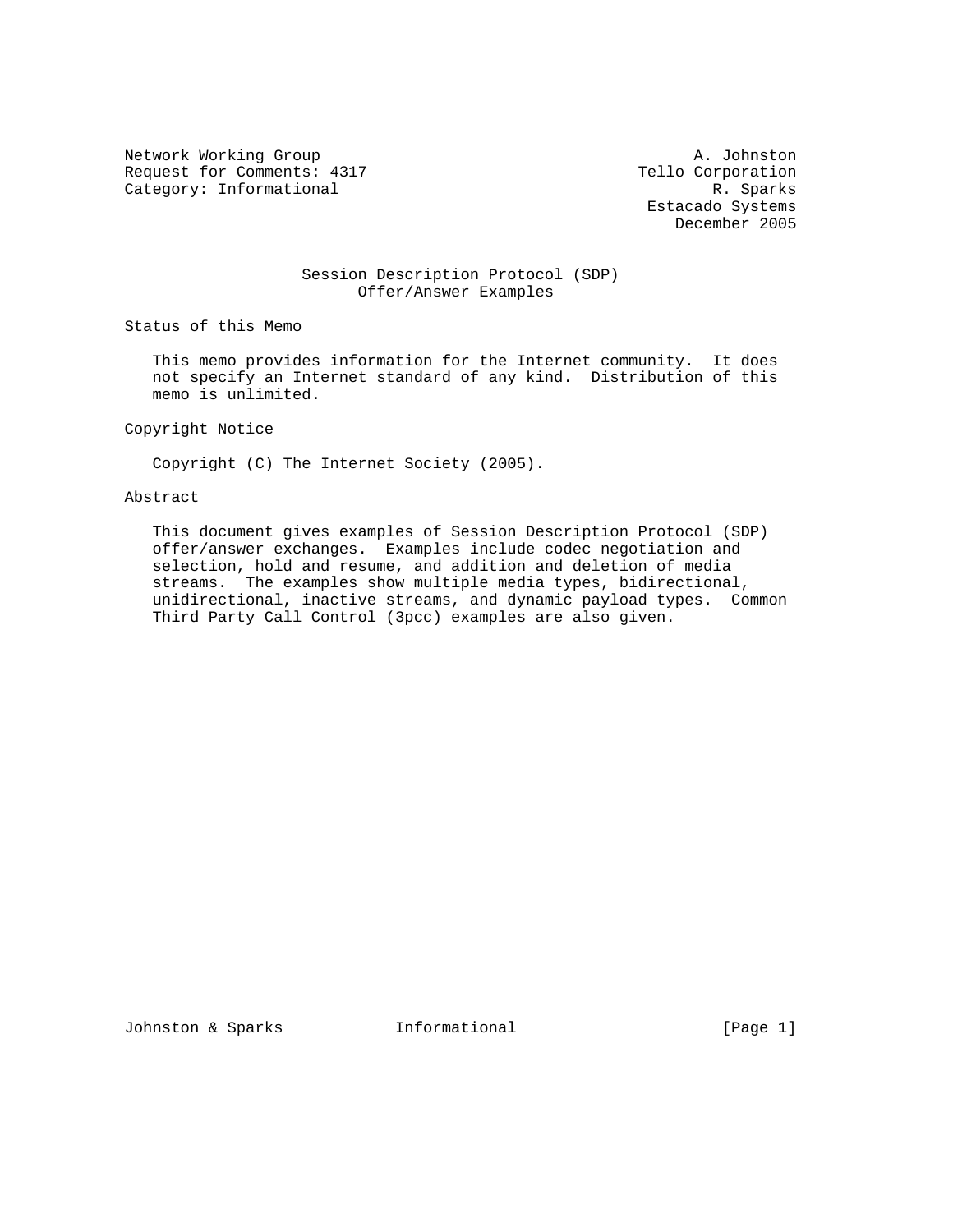# Table of Contents

|                | 4. Addition and Deletion of Media Streams 15 |
|----------------|----------------------------------------------|
|                |                                              |
|                |                                              |
|                | 4.3. Audio and Video, Then Video Deleted 17  |
|                |                                              |
|                |                                              |
|                |                                              |
|                |                                              |
|                |                                              |
| 7 <sub>1</sub> |                                              |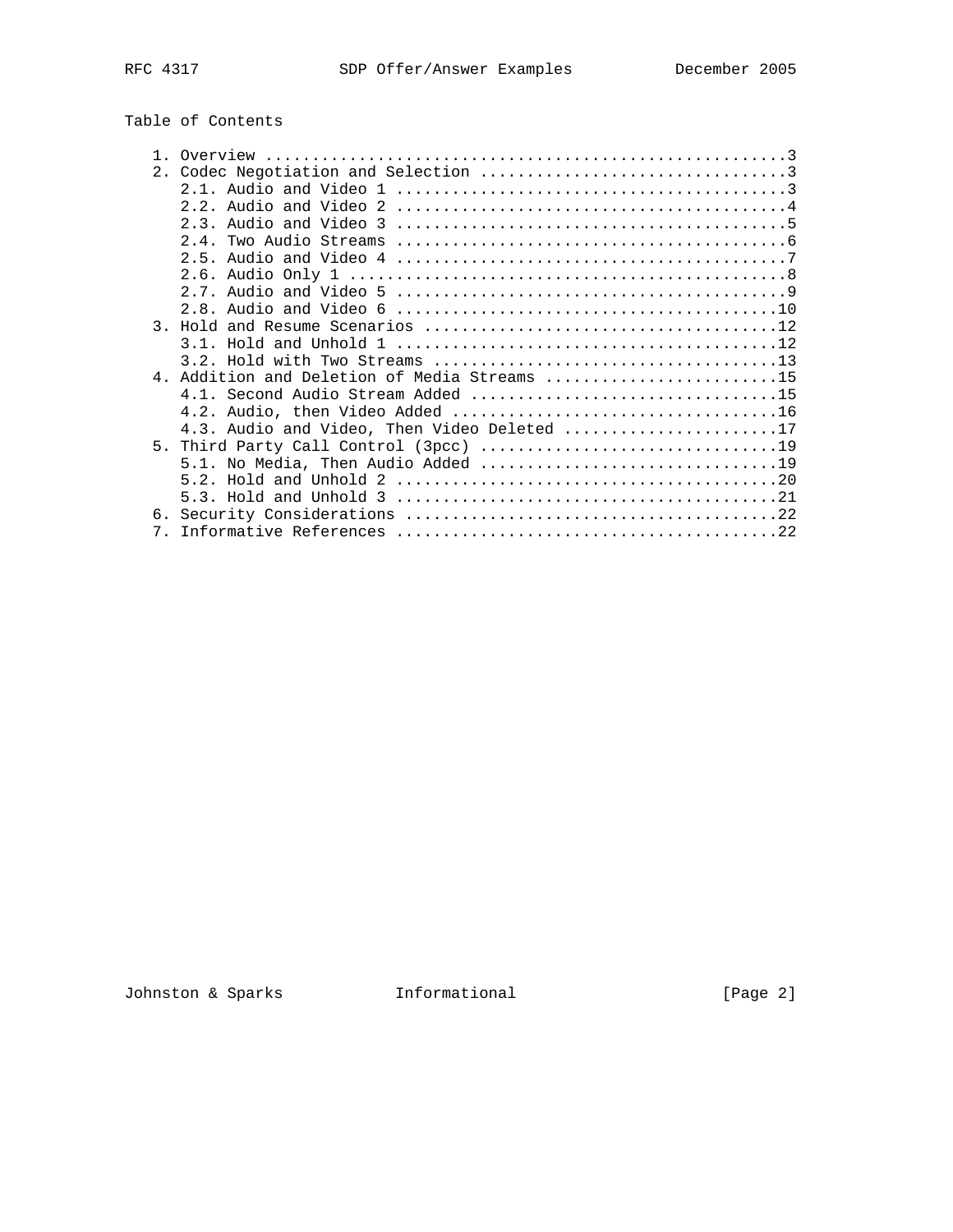### 1. Overview

 This document describes offer/answer examples of Session Description Protocol (SDP) based on RFC 3264 [1]. The SDP in these examples is defined by RFC 2327 [2]. The offers and answers are assumed to be transported using a protocol such as Session Initiation Protocol (SIP) [3].

 Examples include codec negotiation and selection, hold and resume, and addition and deletion of media streams. The examples show multiple media types, bidirectional, unidirectional, inactive streams, and dynamic payload types. Common Third Party Call Control (3pcc) [5] examples are also given.

 The following sections contain examples in which two parties, Alice and Bob, exchange SDP offers, answers, and, in some cases, additional offers and answers. Note that the subject line (s=) contains a single space character.

2. Codec Negotiation and Selection

2.1. Audio and Video 1

 This common scenario shows a video and audio session in which multiple codecs are offered but only one is accepted. As a result of the exchange shown below, Alice and Bob may send only PCMU audio and MPV video. Note: Dynamic payload type 97 is used for iLBC codec [6].

[Offer]

 $v=0$  o=alice 2890844526 2890844526 IN IP4 host.atlanta.example.com  $s=$  c=IN IP4 host.atlanta.example.com  $t=0$  0 m=audio 49170 RTP/AVP 0 8 97 a=rtpmap:0 PCMU/8000 a=rtpmap:8 PCMA/8000 a=rtpmap:97 iLBC/8000 m=video 51372 RTP/AVP 31 32 a=rtpmap:31 H261/90000 a=rtpmap:32 MPV/90000

Johnston & Sparks **Informational** [Page 3]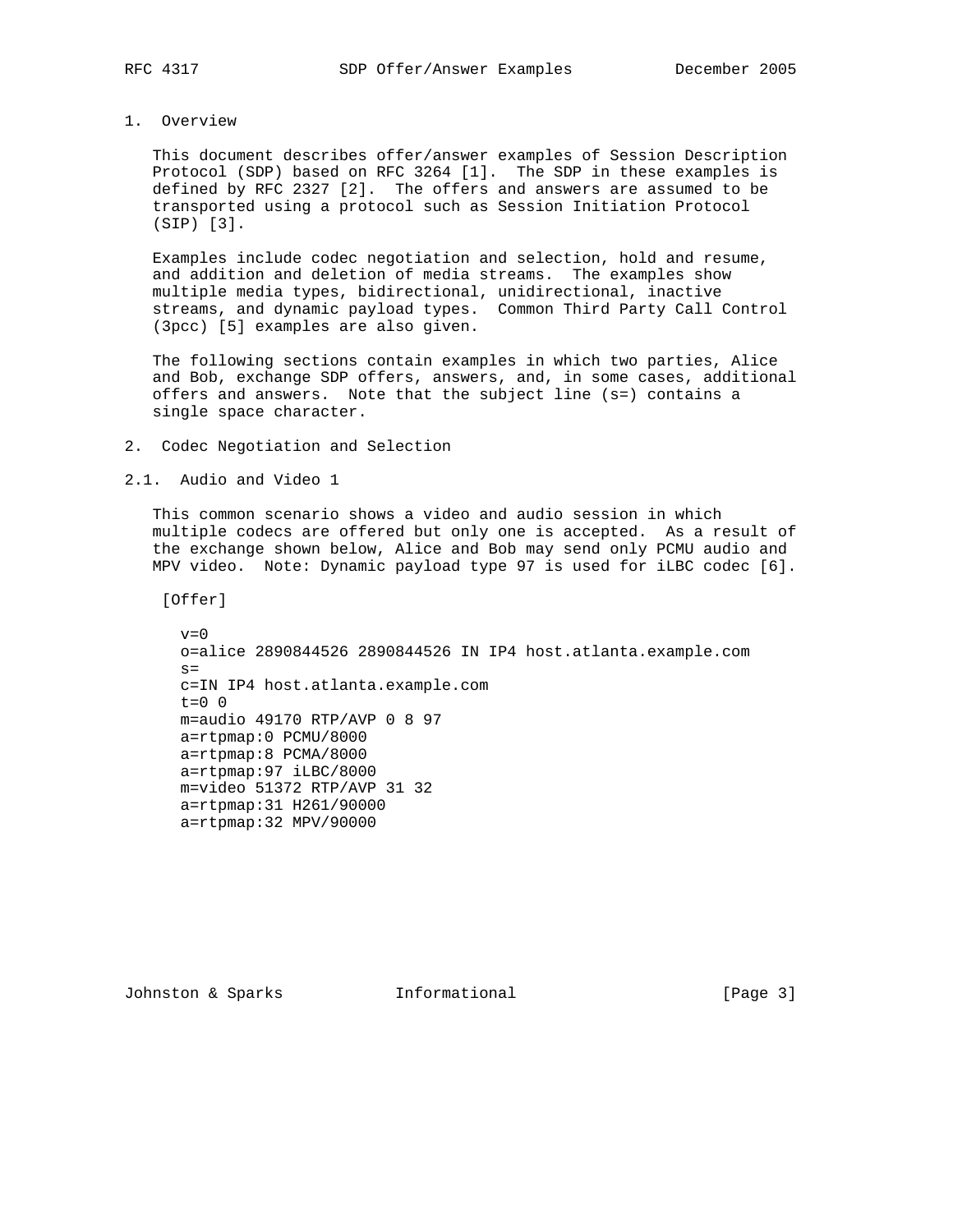[Answer]

 $v=0$  o=bob 2808844564 2808844564 IN IP4 host.biloxi.example.com  $s=$  c=IN IP4 host.biloxi.example.com  $t=0$  0 m=audio 49174 RTP/AVP 0 a=rtpmap:0 PCMU/8000 m=video 49170 RTP/AVP 32 a=rtpmap:32 MPV/90000

2.2. Audio and Video 2

 Alice can support PCMU, PCMA, and iLBC codecs, but not more than one at the same time. Alice offers all three to maximize chances of a successful exchange, and Bob accepts two of them. An audio-only session is established in the initial exchange between Alice and Bob, using either PCMU or PCMA codecs (payload type in RTP packet tells which is being used). Since Alice only supports one audio codec at a time, a second offer is made with just that one codec, to limit the codec choice to just one.

 Note: the version number is incremented in both SDP messages in the second exchange. After this exchange, only the PCMU codec may be used for media session between Alice and Bob.

 Note: The declined video stream still present in the second exchange of SDP with ports set to zero.

[Offer]

 $v=0$  o=alice 2890844526 2890844526 IN IP4 host.atlanta.example.com  $s=$  c=IN IP4 host.atlanta.example.com  $t=0$  0 m=audio 49170 RTP/AVP 0 8 97 a=rtpmap:0 PCMU/8000 a=rtpmap:8 PCMA/8000 a=rtpmap:97 iLBC/8000 m=video 51372 RTP/AVP 31 32 a=rtpmap:31 H261/90000 a=rtpmap:32 MPV/90000

Johnston & Sparks **Informational** [Page 4]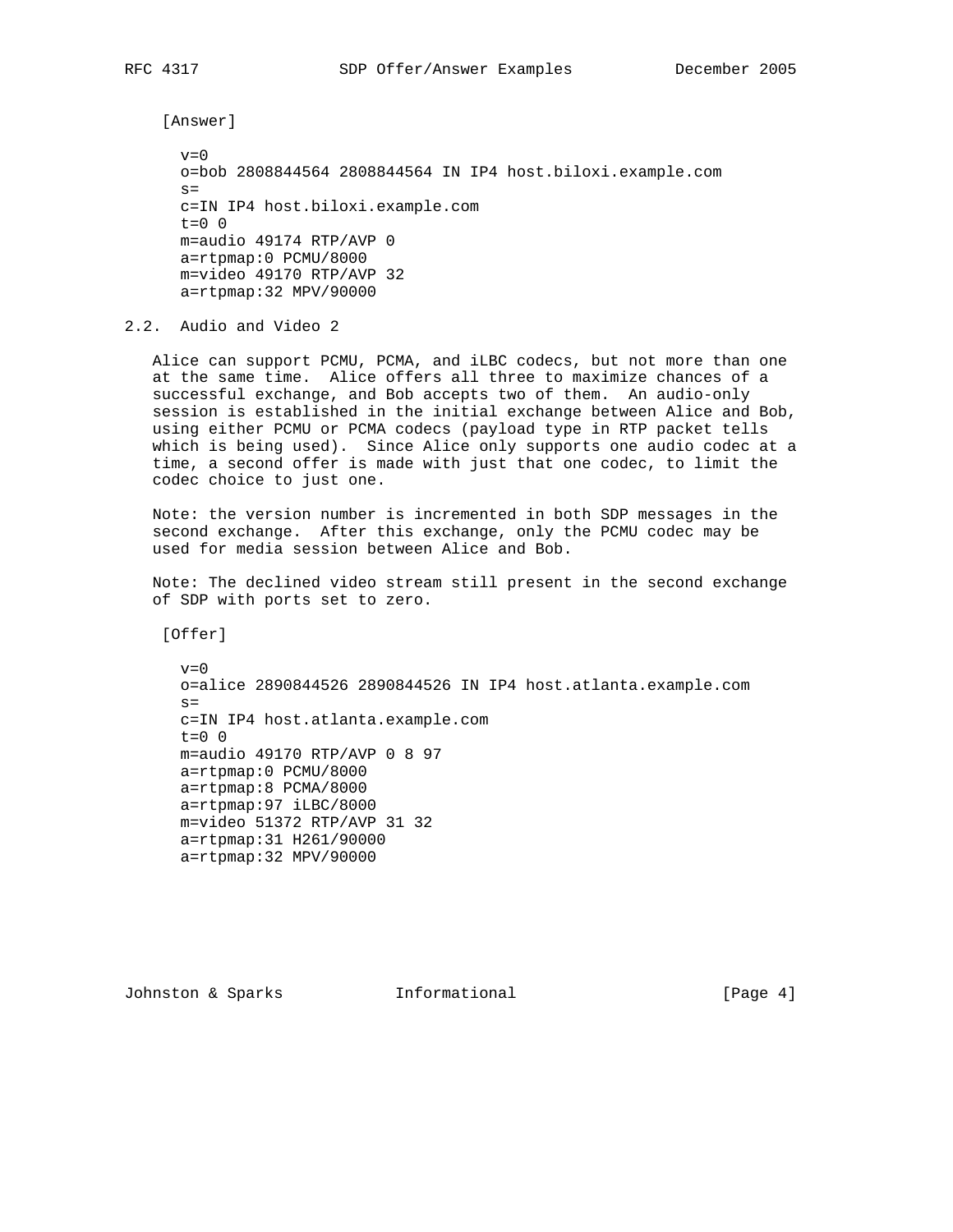```
 [Answer]
      v=0 o=bob 2808844564 2808844564 IN IP4 host.biloxi.example.com
      s= c=IN IP4 host.biloxi.example.com
     t=0 0
      m=audio 49172 RTP/AVP 0 8
      a=rtpmap:0 PCMU/8000
      a=rtpmap:8 PCMA/8000
      m=video 0 RTP/AVP 31
      a=rtpmap:31 H261/90000
     [Second-Offer]
      v=0 o=alice 2890844526 2890844527 IN IP4 host.atlanta.example.com
      s= c=IN IP4 host.atlanta.example.com
      t=0 0
      m=audio 51372 RTP/AVP 0
      a=rtpmap:0 PCMU/8000
      m=video 0 RTP/AVP 31
      a=rtpmap:31 H261/90000
     [Second-Answer]
      v=0 o=bob 2808844564 2808844565 IN IP4 host.biloxi.example.com
     s= c=IN IP4 host.biloxi.example.com
      t=0 0
      m=audio 49172 RTP/AVP 0
      a=rtpmap:0 PCMU/8000
      m=video 0 RTP/AVP 31
      a=rtpmap:31 H261/90000
2.3. Audio and Video 3
   Alice offers three audio and two video codecs, while Bob accepts with
    a single audio and video codec. As a result of this exchange, Bob
   and Alice use iLBC for audio and H261 for video.
```
 Note: change of dynamic payload type from 97 to 99 between the offer and the answer is OK since the same codec is referenced.

Johnston & Sparks **Informational** [Page 5]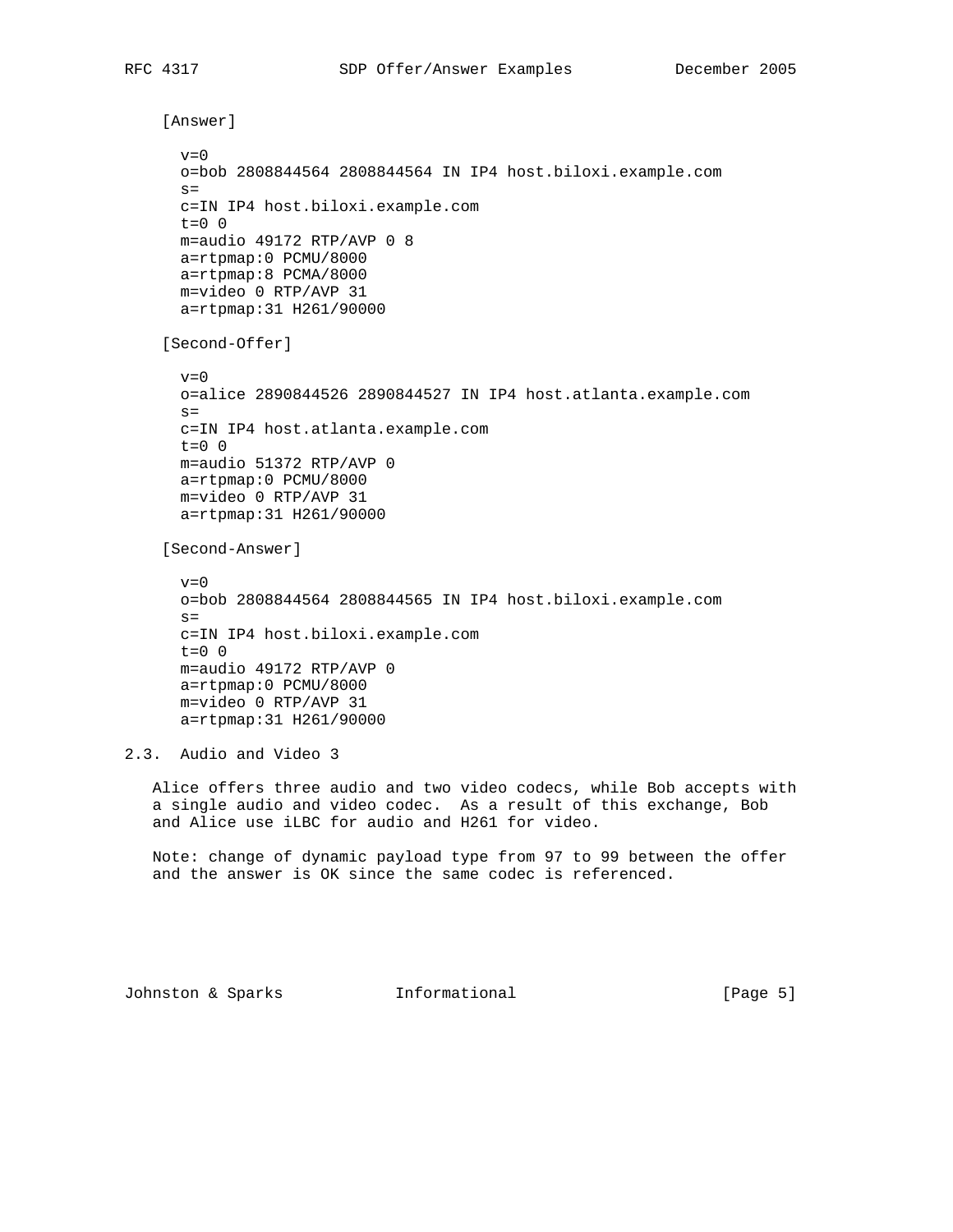```
 [Offer]
 v=0 o=alice 2890844526 2890844526 IN IP4 host.atlanta.example.com
 s= c=IN IP4 host.atlanta.example.com
 t=0 0
  m=audio 49170 RTP/AVP 0 8 97
  a=rtpmap:0 PCMU/8000
  a=rtpmap:8 PCMA/8000
  a=rtpmap:97 iLBC/8000
  m=video 51372 RTP/AVP 31 32
  a=rtpmap:31 H261/90000
  a=rtpmap:32 MPV/90000
 [Answer]
 v=0 o=bob 2808844564 2808844564 IN IP4 host.biloxi.example.com
 s= c=IN IP4 host.biloxi.example.com
 t=0 0
  m=audio 49172 RTP/AVP 99
  a=rtpmap:99 iLBC/8000
  m=video 51374 RTP/AVP 31
  a=rtpmap:31 H261/90000
```
2.4. Two Audio Streams

 In this example, Alice wishes to establish separate audio streams, one for normal audio and the other for telephone-events. Alice offers two separate streams, one audio with two codecs and the other with RFC 2833 [4] tones (for DTMF). Bob accepts both audio streams choosing the iLBC codec and telephone-events.

Johnston & Sparks **Informational** [Page 6]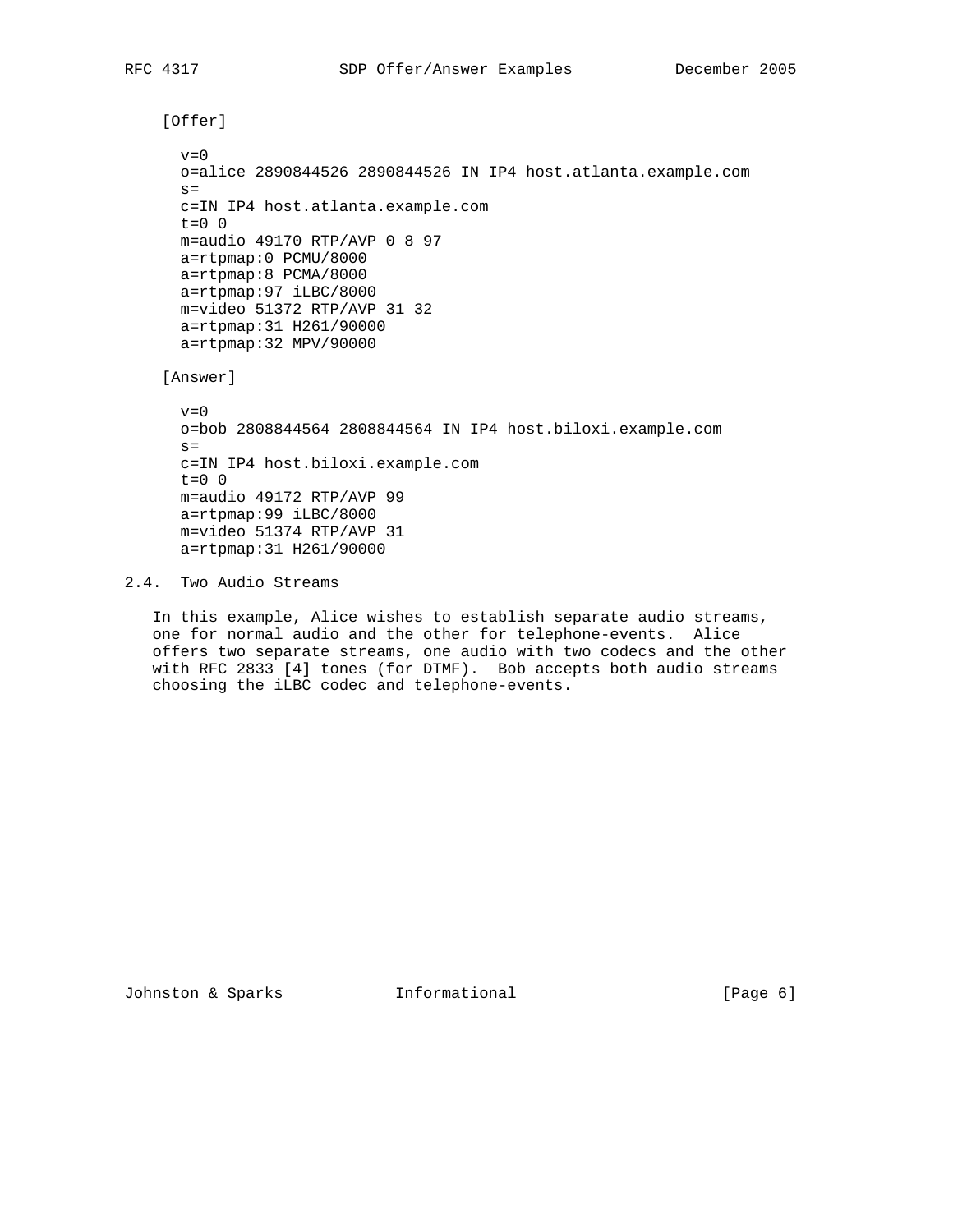```
 [Offer]
      v=0 o=alice 2890844526 2890844526 IN IP4 host.atlanta.example.com
      s= c=IN IP4 host.atlanta.example.com
     t=0 0
      m=audio 49170 RTP/AVP 0 97
      a=rtpmap:0 PCMU/8000
      a=rtpmap:97 iLBC/8000
      m=audio 49172 RTP/AVP 98
      a=rtpmap:98 telephone-event/8000
      a=sendonly
     [Answer]
     v=0 o=bob 2808844564 2808844564 IN IP4 host.biloxi.example.com
     s= c=IN IP4 host.biloxi.example.com
      t=0 0
      m=audio 49172 RTP/AVP 97
      a=rtpmap:97 iLBC/8000
      m=audio 49174 RTP/AVP 98
      a=rtpmap:98 telephone-event/8000
      a=recvonly
2.5. Audio and Video 4
```
 Alice and Bob establish an audio and video session with a single audio and video codec. In a second exchange, Bob changes his address for media and Alice accepts with the same SDP as the initial exchange (and as a result does not increment the version number).

[Offer]

```
v=0 o=alice 2890844526 2890844526 IN IP4 host.atlanta.example.com
s= c=IN IP4 host.atlanta.example.com
 t=0 0
 m=audio 49170 RTP/AVP 97
 a=rtpmap:97 iLBC/8000
 m=video 51372 RTP/AVP 31
 a=rtpmap:31 H261/90000
```
Johnston & Sparks **Informational** [Page 7]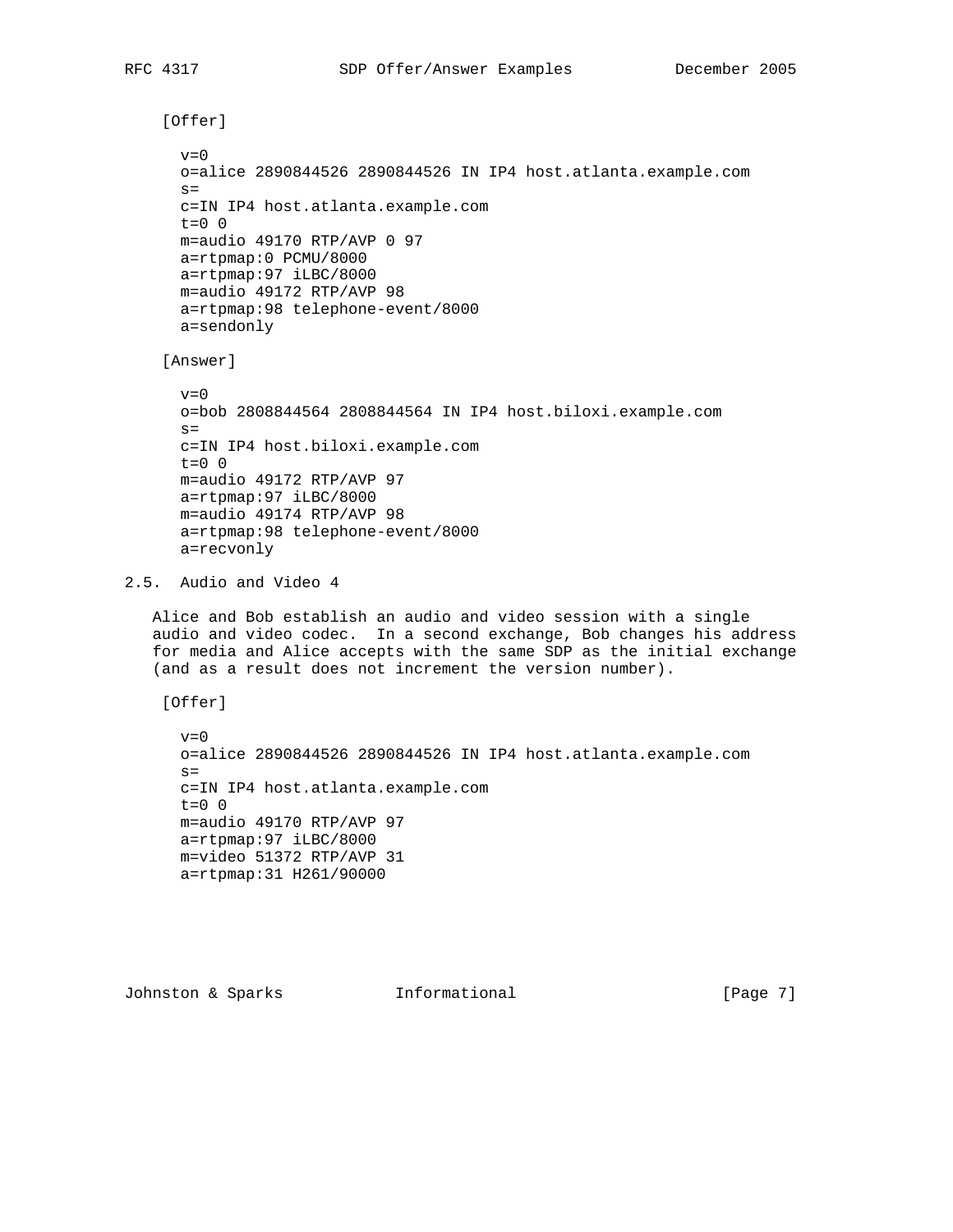```
 [Answer]
      v=0 o=bob 2808844564 2808844564 IN IP4 host.biloxi.example.com
      s= c=IN IP4 host.biloxi.example.com
      t=0 0
      m=audio 49174 RTP/AVP 97
      a=rtpmap:97 iLBC/8000
      m=video 49170 RTP/AVP 31
      a=rtpmap:31 H261/90000
     [Second-Offer]
      v=0 o=bob 2808844564 2808844565 IN IP4 host.biloxi.example.com
      s= c=IN IP4 newhost.biloxi.example.com
      t=0 0
      m=audio 49178 RTP/AVP 97
      a=rtpmap:97 iLBC/8000
      m=video 49188 RTP/AVP 31
      a=rtpmap:31 H261/90000
     [Second-Answer]
      v=0 o=alice 2890844526 2890844526 IN IP4 host.atlanta.example.com
      s= c=IN IP4 host.atlanta.example.com
     t=0 0
      m=audio 49170 RTP/AVP 97
      a=rtpmap:97 iLBC/8000
      m=video 51372 RTP/AVP 31
      a=rtpmap:31 H261/90000
2.6. Audio Only 1
   Alice wishes to establish an audio session with Bob using either PCMU
```
 codec or iLBC codec with RFC2833 tones, but not both at the same time. The offer contains these two media streams. Bob declines the first one and accepts the second one. If both media streams had been accepted, Alice would have sent a second declining one of the streams, as shown in Section 4.3.

Johnston & Sparks **Informational** [Page 8]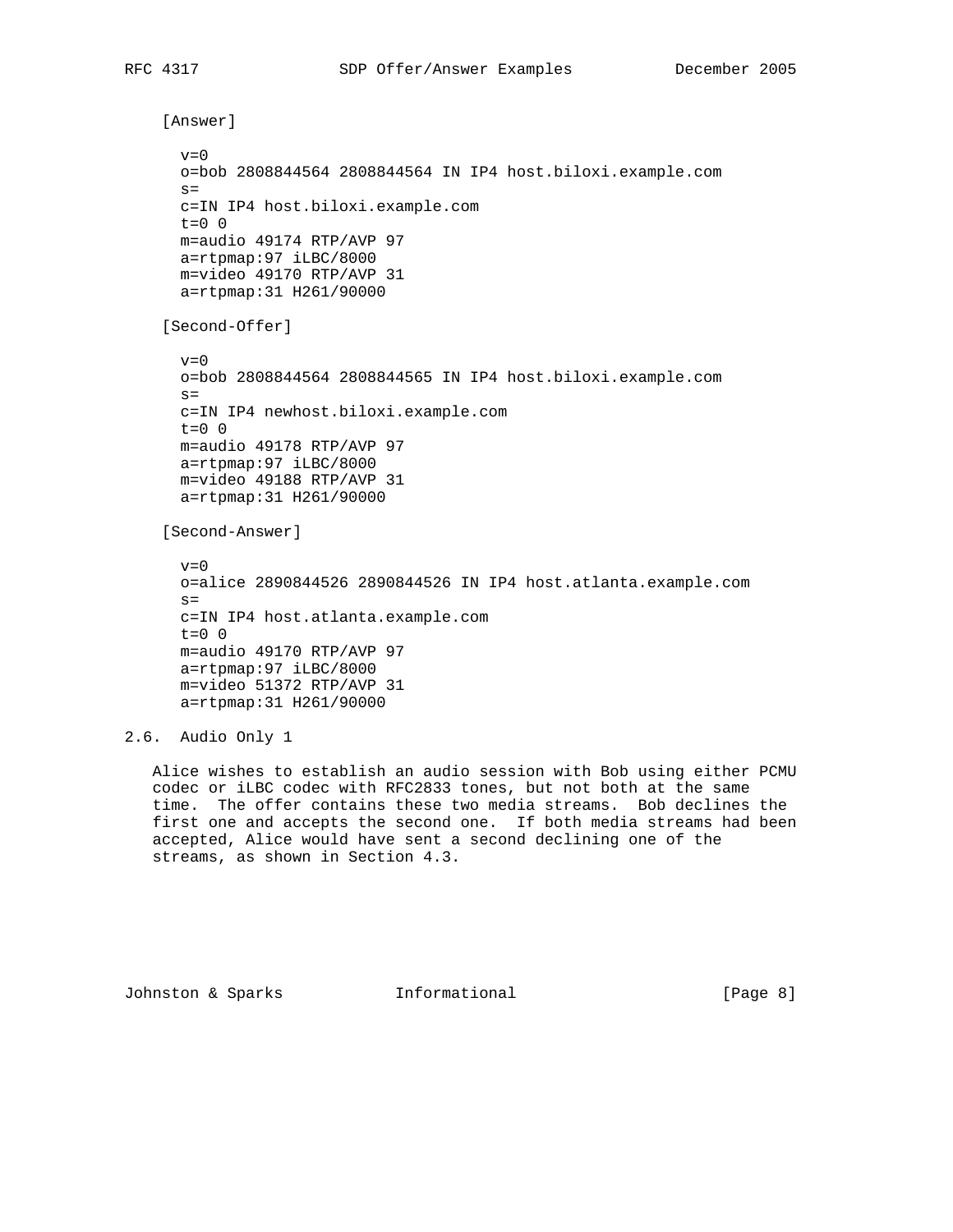[Offer]

```
v=0 o=alice 2890844526 2890844526 IN IP4 host.atlanta.example.com
s= c=IN IP4 host.atlanta.example.com
t=0 0
 m=audio 49170 RTP/AVP 0
 a=rtpmap:0 PCMU/8000
 m=audio 51372 RTP/AVP 97 101
 a=rtpmap:97 iLBC/8000
 a=rtpmap:101 telephone-event/8000
```
[Answer]

 $v=0$  o=bob 2808844564 2808844564 IN IP4 host.biloxi.example.com  $s=$  c=IN IP4 host.biloxi.example.com t=0 0 m=audio 0 RTP/AVP 0 a=rtpmap:0 PCMU/8000 m=audio 49170 RTP/AVP 97 101 a=rtpmap:97 iLBC/8000 a=rtpmap:101 telephone-event/8000

2.7. Audio and Video 5

 Alice and Bob establish an audio and video session in the first exchange with a single audio and video codec. In the second exchange, Alice adds a second video codec, which Bob accepts. This allows Alice and Bob to switch between the two video codecs without another offer/answer exchange.

[Offer]

```
v=0 o=alice 2890844526 2890844526 IN IP4 host.atlanta.example.com
s= c=IN IP4 host.atlanta.example.com
 t=0 0
 m=audio 49170 RTP/AVP 99
 a=rtpmap:99 iLBC/8000
 m=video 51372 RTP/AVP 31
 a=rtpmap:31 H261/90000
```
Johnston & Sparks **Informational** [Page 9]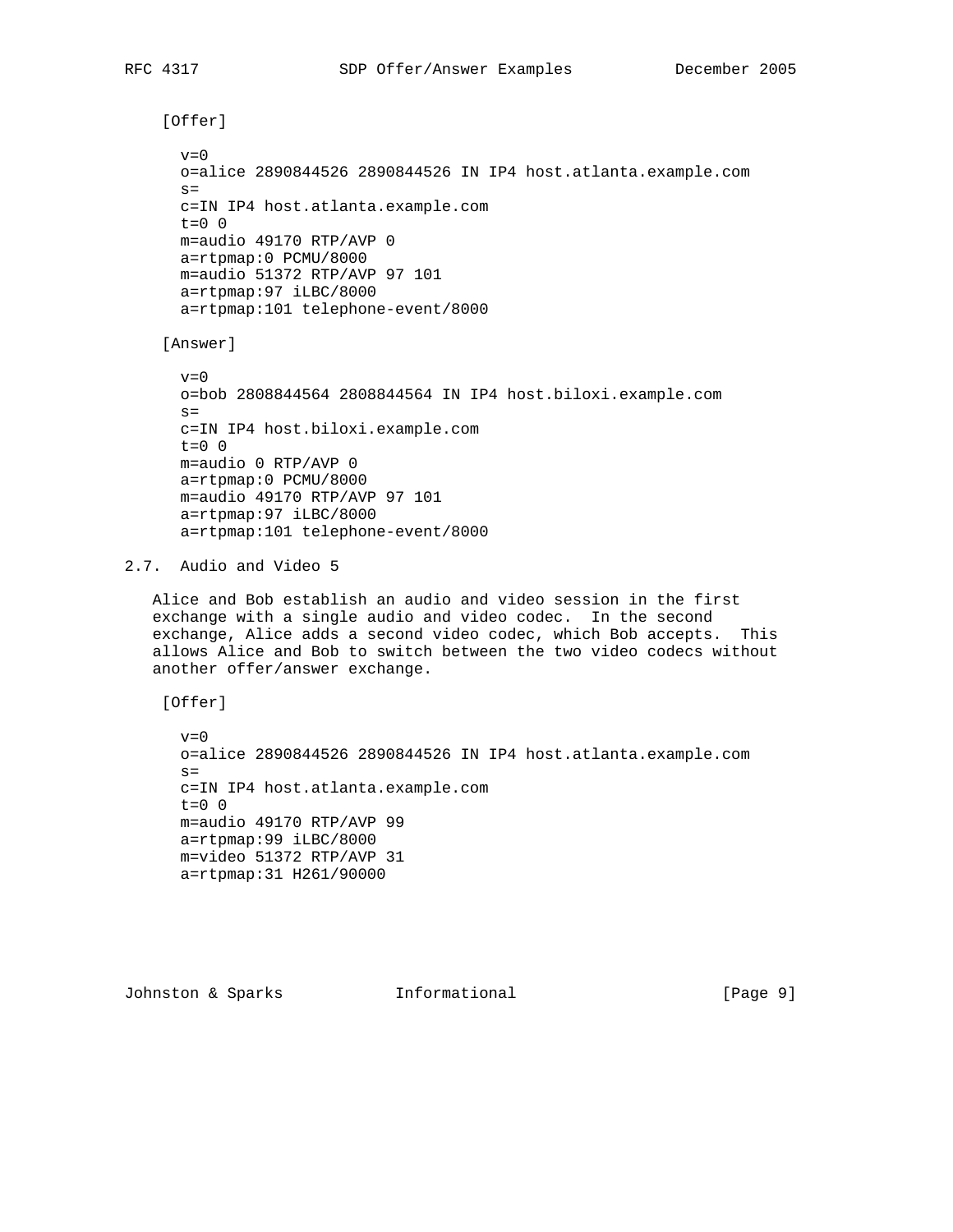```
 [Answer]
      v=0 o=bob 2808844564 2808844564 IN IP4 host.biloxi.example.com
     s= c=IN IP4 host.biloxi.example.com
      t=0 0
      m=audio 49172 RTP/AVP 99
      a=rtpmap:99 iLBC/8000
      m=video 51374 RTP/AVP 31
      a=rtpmap:31 H261/90000
     [Second-Offer]
      v=0 o=alice 2890844526 2890844527 IN IP4 host.atlanta.example.com
      s= c=IN IP4 host.atlanta.example.com
      t=0 0
      m=audio 49170 RTP/AVP 99
      a=rtpmap:99 iLBC/8000
      m=video 51372 RTP/AVP 31 32
      a=rtpmap:31 H261/90000
      a=rtpmap:32 MPV/90000
     [Second-Answer]
      v=0 o=bob 2808844564 2808844565 IN IP4 host.biloxi.example.com
      s= c=IN IP4 host.biloxi.example.com
     t=0 0
      m=audio 49172 RTP/AVP 99
      a=rtpmap:99 iLBC/8000
      m=video 51374 RTP/AVP 31 32
      a=rtpmap:31 H261/90000
      a=rtpmap:32 MPV/90000
2.8. Audio and Video 6
```
 This example shows an audio and video offer that is accepted, but the answerer wants the video sent to a different address than that of the audio. This is a common scenario in conferencing where the video and audio mixing utilizes different servers. In this example, Alice offers audio and video, and Bob accepts.

Johnston & Sparks Informational [Page 10]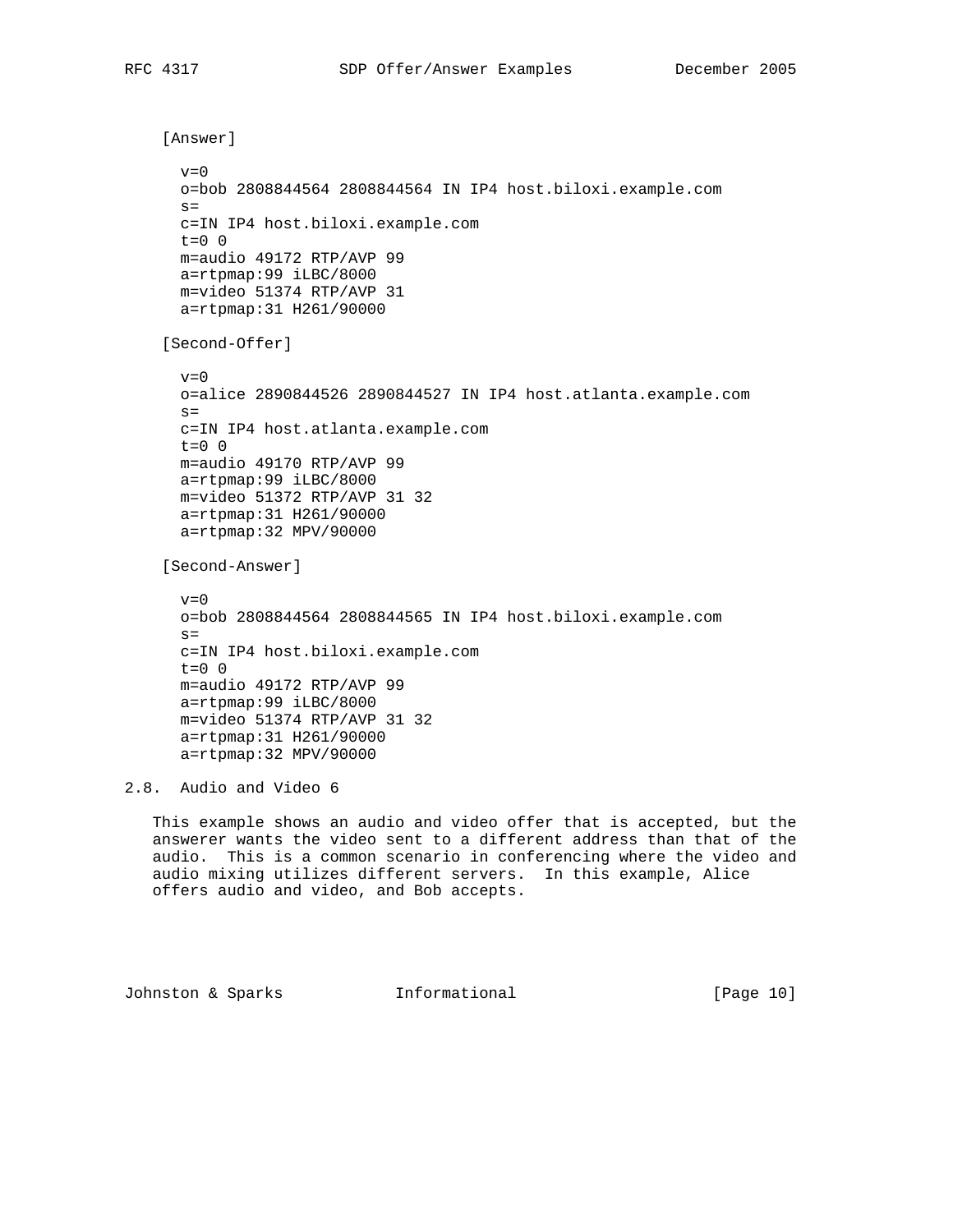```
 [Offer]
 v=0 o=alice 2890844526 2890844526 IN IP4 host.atlanta.example.com
 s= c=IN IP4 host.atlanta.example.com
  t=0 0
  m=audio 49170 RTP/AVP 0 8 97
  a=rtpmap:0 PCMU/8000
  a=rtpmap:8 PCMA/8000
  a=rtpmap:97 iLBC/8000
  m=video 51372 RTP/AVP 31 32
  a=rtpmap:31 H261/90000
  a=rtpmap:32 MPV/90000
 [Answer]
 v=0 o=bob 2808844564 2808844564 IN IP4 host.biloxi.example.com
 s= c=IN IP4 host.biloxi.example.com
 t=0 0
  m=audio 49174 RTP/AVP 0
  a=rtpmap:0 PCMU/8000
  m=video 49172 RTP/AVP 32
  c=IN IP4 otherhost.biloxi.example.com
```
a=rtpmap:32 MPV/90000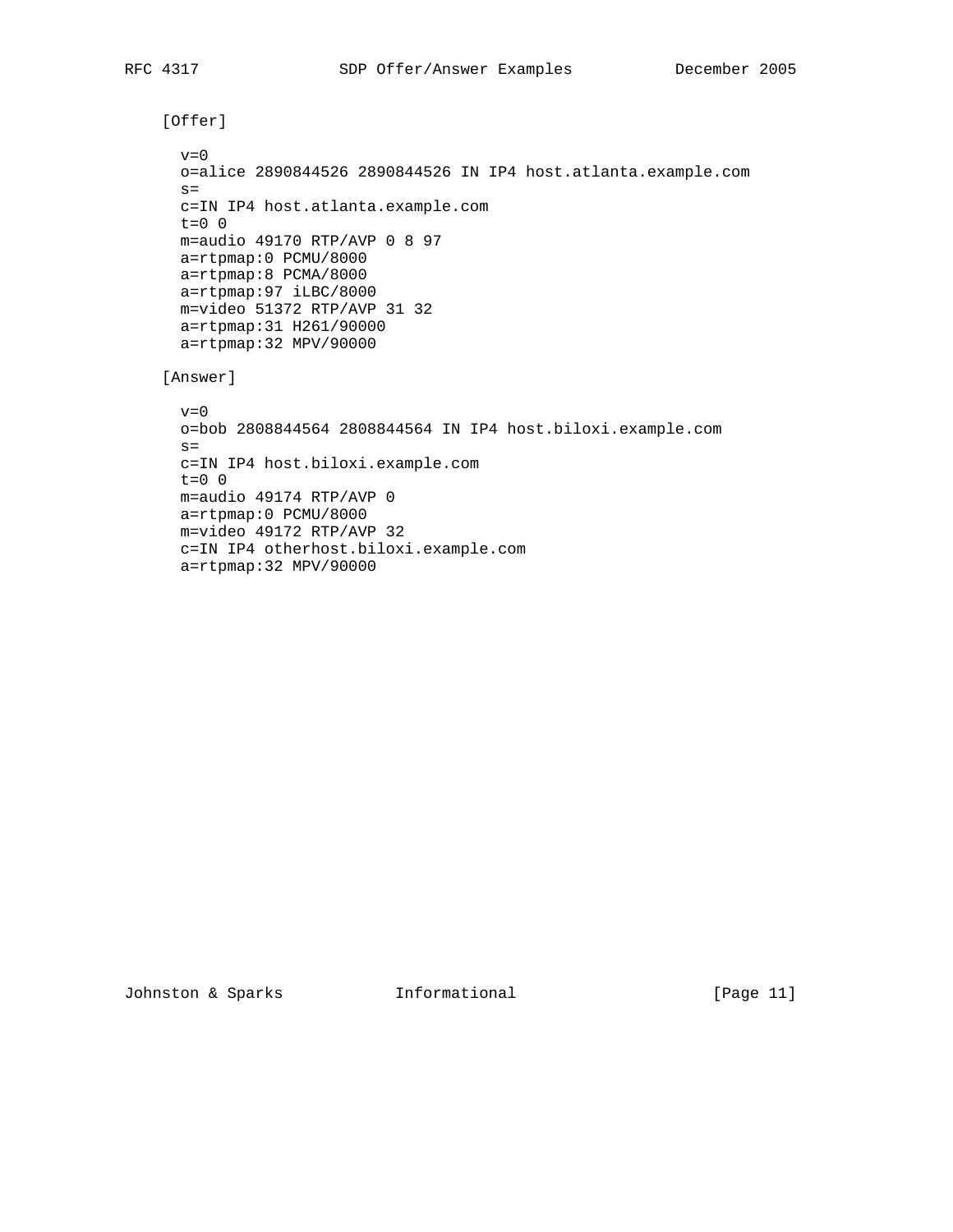## 3. Hold and Resume Scenarios

3.1. Hold and Unhold 1

 Alice calls Bob, but when Bob answers he places Alice on hold. Bob then takes Alice off hold in the second offer. Alice changes port number in the second exchange. The media session between Alice and Bob is now active after Alice's second answer. Note that a=sendrecv could be present in both second offer and answer exchange. This is a common flow in 3pcc [5] scenarios.

[Offer]

```
v=0 o=alice 2890844526 2890844526 IN IP4 host.atlanta.example.com
s= c=IN IP4 host.atlanta.example.com
t=0 0
 m=audio 49170 RTP/AVP 0 97
 a=rtpmap:0 PCMU/8000
 a=rtpmap:97 iLBC/8000
```
[Answer]

```
v=0 o=bob 2808844564 2808844564 IN IP4 host.biloxi.example.com
s= c=IN IP4 placeholder.biloxi.example.com
 t=0 0
 m=audio 49172 RTP/AVP 97
 a=rtpmap:97 iLBC/8000
 a=sendonly
```

```
 [Second-Offer]
```

```
v=0 o=bob 2808844564 2808844565 IN IP4 host.biloxi.example.com
s= c=IN IP4 host.biloxi.example.com
 t=0 0
 m=audio 49170 RTP/AVP 97
 a=rtpmap:97 iLBC/8000
```
Johnston & Sparks Informational [Page 12]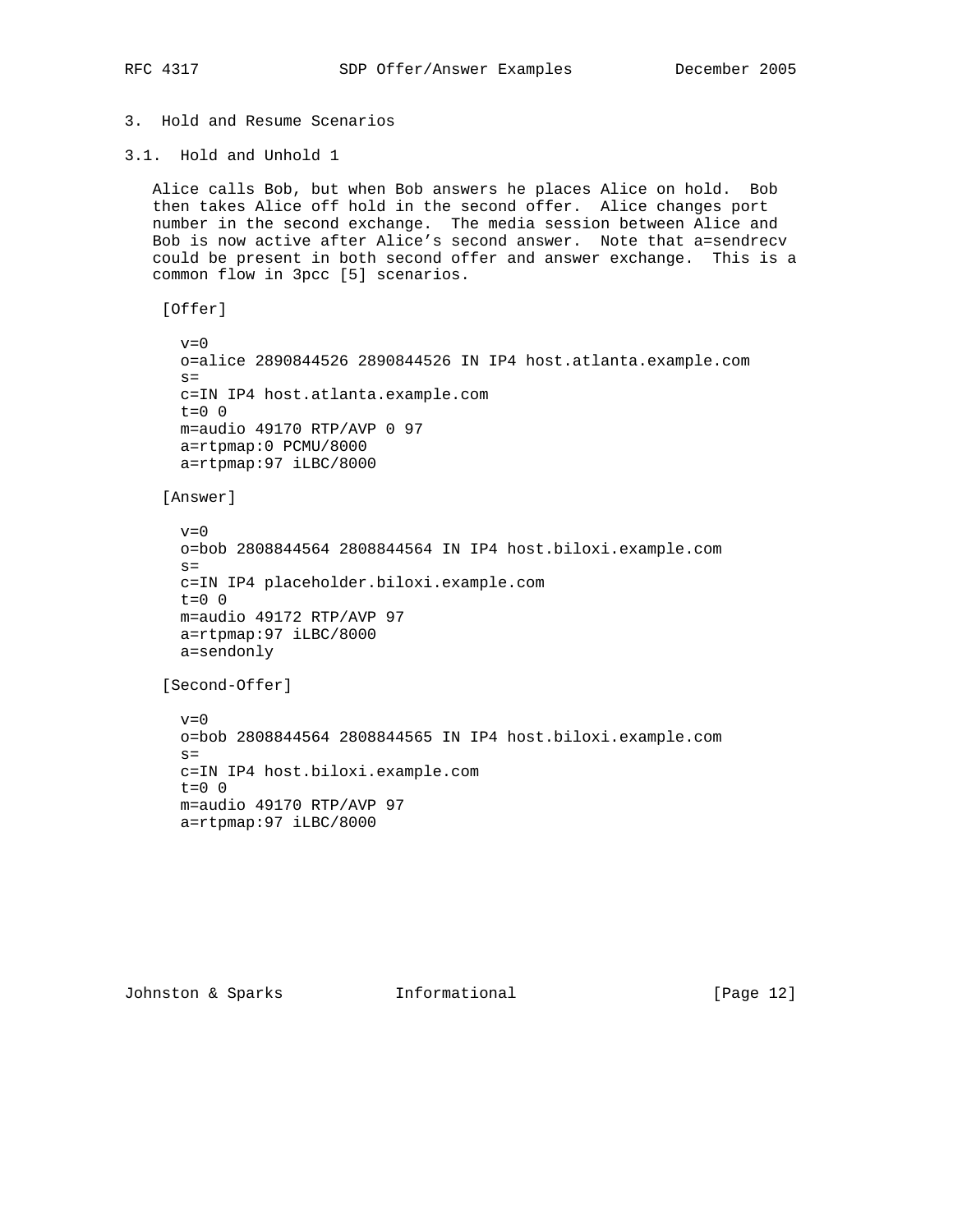[Second-Answer]  $v=0$  o=alice 2890844526 2890844527 IN IP4 host.atlanta.example.com  $s=$  c=IN IP4 host.atlanta.example.com t=0 0 m=audio 49178 RTP/AVP 97 a=rtpmap:97 iLBC/8000

3.2. Hold with Two Streams

 In this example, two audio streams have been established in the first offer/answer exchange. In this second offer/answer exchange, one of the audio streams is placed on hold. Alice offers two media streams, a bidirectional audio stream and a send-only telephone event stream. Bob accepts both streams. Bob then puts Alice's audio stream on hold but not the tone stream. Alice responds with identical SDP to the initial offer.

[Offer]

```
v=0 o=alice 2890844526 2890844526 IN IP4 host.atlanta.example.com
s= c=IN IP4 host.atlanta.example.com
t=0 0
 m=audio 49170 RTP/AVP 0 97
 a=rtpmap:0 PCMU/8000
 a=rtpmap:97 iLBC/8000
 m=audio 49172 RTP/AVP 98
 a=rtpmap:98 telephone-event/8000
 a=sendonly
```
[Answer]

```
v=0 o=bob 2808844564 2808844564 IN IP4 host.biloxi.example.com
s= c=IN IP4 host.biloxi.example.com
t=0 0
 m=audio 49172 RTP/AVP 97
 a=rtpmap:97 iLBC/8000
 m=audio 49174 RTP/AVP 98
 a=rtpmap:98 telephone-event/8000
 a=recvonly
```
Johnston & Sparks Informational [Page 13]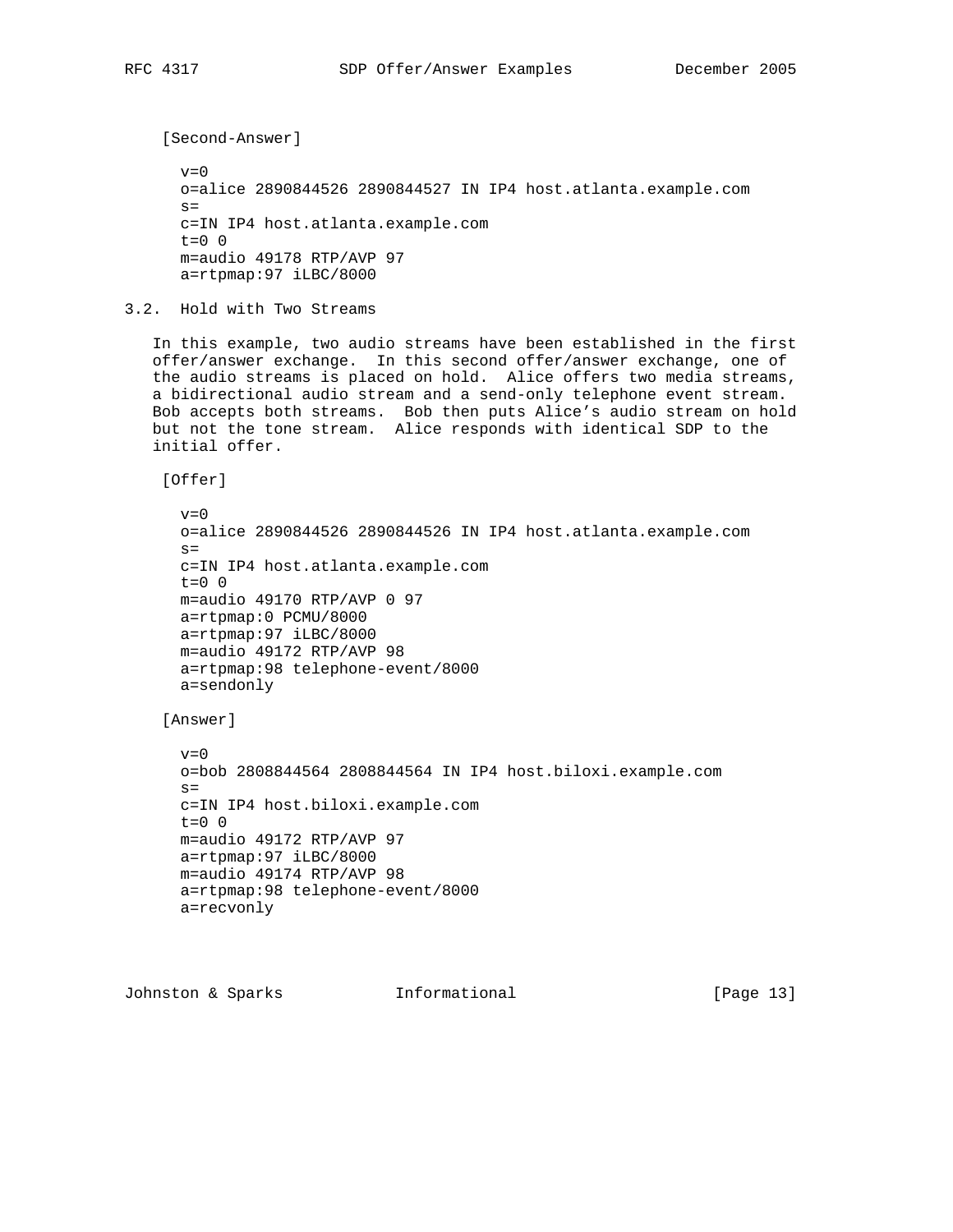```
 [Second-Offer]
 v=0 o=bob 2808844564 2808844565 IN IP4 host.biloxi.example.com
 s= c=IN IP4 host.biloxi.example.com
  t=0 0
  m=audio 49172 RTP/AVP 97
  a=rtpmap:97 iLBC/8000
  a=sendonly
  m=audio 49174 RTP/AVP 98
  a=rtpmap:98 telephone-event/8000
  a=recvonly
 [Second-Answer]
 v=0 o=alice 2890844526 2890844527 IN IP4 host.atlanta.example.com
 s= c=IN IP4 host.atlanta.example.com
  t=0 0
  m=audio 49170 RTP/AVP 0 97
  a=rtpmap:0 PCMU/8000
  a=rtpmap:97 iLBC/8000
  m=audio 49172 RTP/AVP 98
  a=rtpmap:98 telephone-event/8000
  a=sendonly
```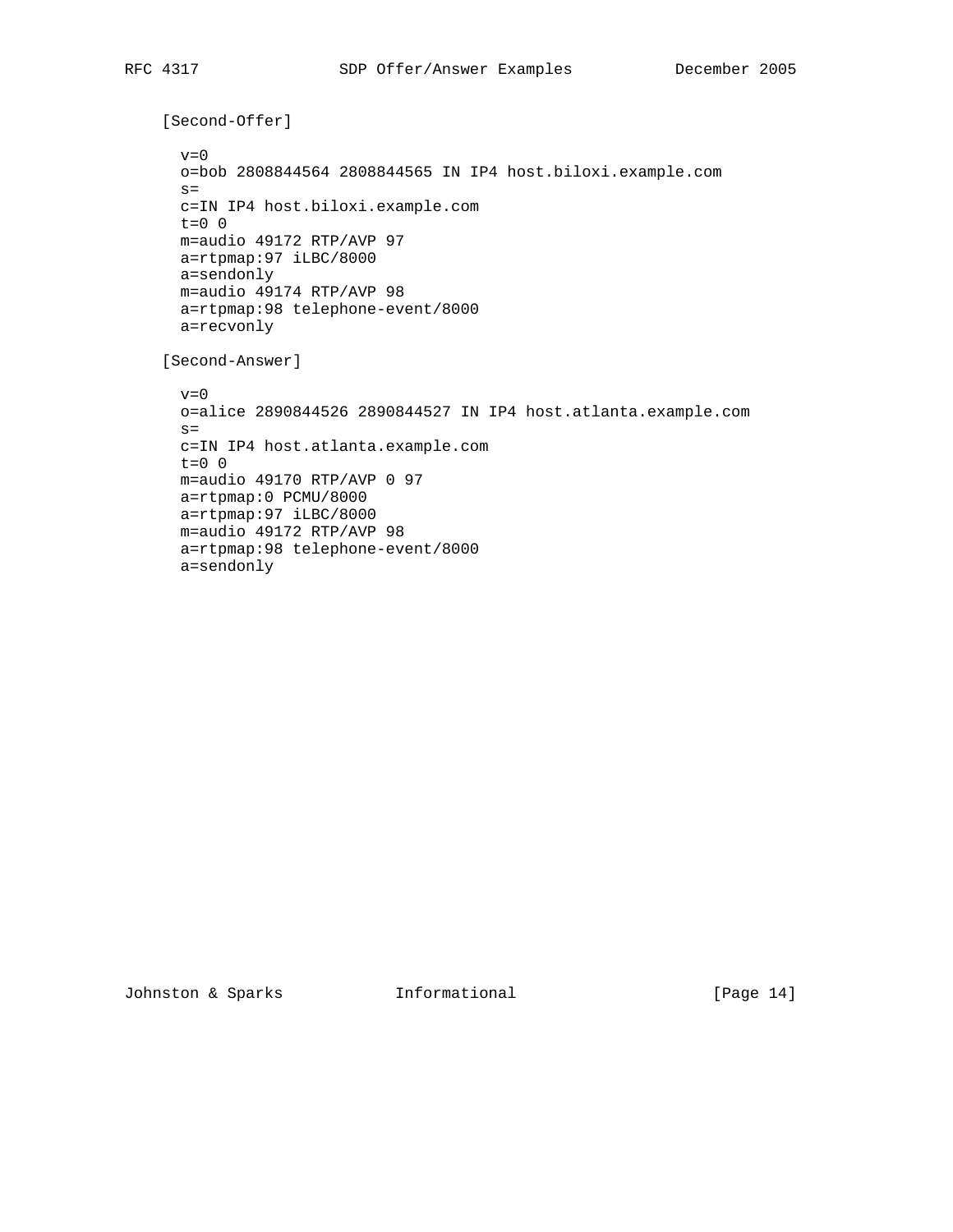- 
- 4. Addition and Deletion of Media Streams

This section shows addition and deletion of media streams.

4.1. Second Audio Stream Added

 In this example, the first offer/answer exchange establishes a single audio stream with a single codec. The second offer/answer exchange adds a second audio stream for telephone events. The second stream is added by Bob's media server (different connection address) to receive RFC 2833 telephone-events (DTMF digits, typically) from Alice. Alice accepts. Even though the second stream is unidirectional, Alice receives RTCP packets on port 49173 from the media server.

[Offer]

```
v=0 o=alice 2890844526 2890844526 IN IP4 host.atlanta.example.com
s= c=IN IP4 host.atlanta.example.com
t=0 0
 m=audio 49170 RTP/AVP 0 97
 a=rtpmap:0 PCMU/8000
 a=rtpmap:97 iLBC/8000
```
[Answer]

```
v=0 o=bob 2808844564 2808844564 IN IP4 host.biloxi.example.com
s= c=IN IP4 host.biloxi.example.com
 t=0 0
 m=audio 49170 RTP/AVP 97
 a=rtpmap:97 iLBC/8000
```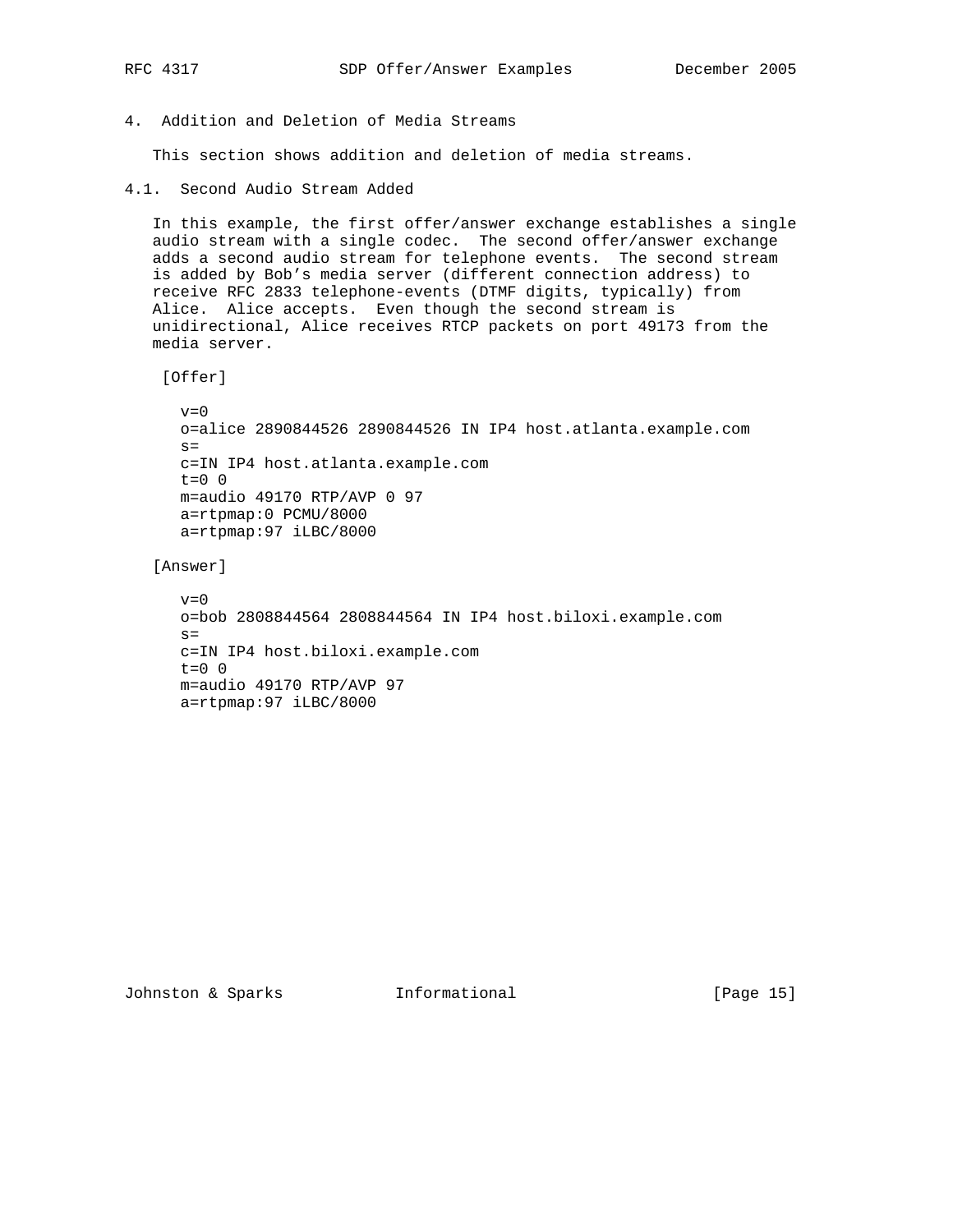```
 [Second-Offer]
      v=0 o=bob 2808844564 2808844565 IN IP4 host.biloxi.example.com
     s= c=IN IP4 host.biloxi.example.com
      t=0 0
      m=audio 49170 RTP/AVP 97
      a=rtpmap:97 iLBC/8000
      m=audio 48282 RTP/AVP 98
      c=IN IP4 mediaserver.biloxi.example.com
      a=rtpmap:98 telephone-event/8000
      a=recvonly
     [Second-Answer]
     v=0 o=alice 2890844526 2890844527 IN IP4 host.atlanta.example.com
     s= c=IN IP4 host.atlanta.example.com
     t=0 0
      m=audio 49170 RTP/AVP 97
      a=rtpmap:97 iLBC/8000
      m=audio 49172 RTP/AVP 98
      c=IN IP4 host.atlanta.example.com
      a=rtpmap:98 telephone-event/8000
      a=sendonly
4.2. Audio, then Video Added
   An audio-only session is established in the initial exchange between
   Alice and Bob using PCMU codec. Alice adds a video stream that is
```
 accepted by Bob. [Offer]

 $v=0$  o=alice 2890844526 2890844526 IN IP4 host.atlanta.example.com  $s=$  c=IN IP4 host.atlanta.example.com  $t=0$  0 m=audio 49170 RTP/AVP 0 a=rtpmap:0 PCMU/8000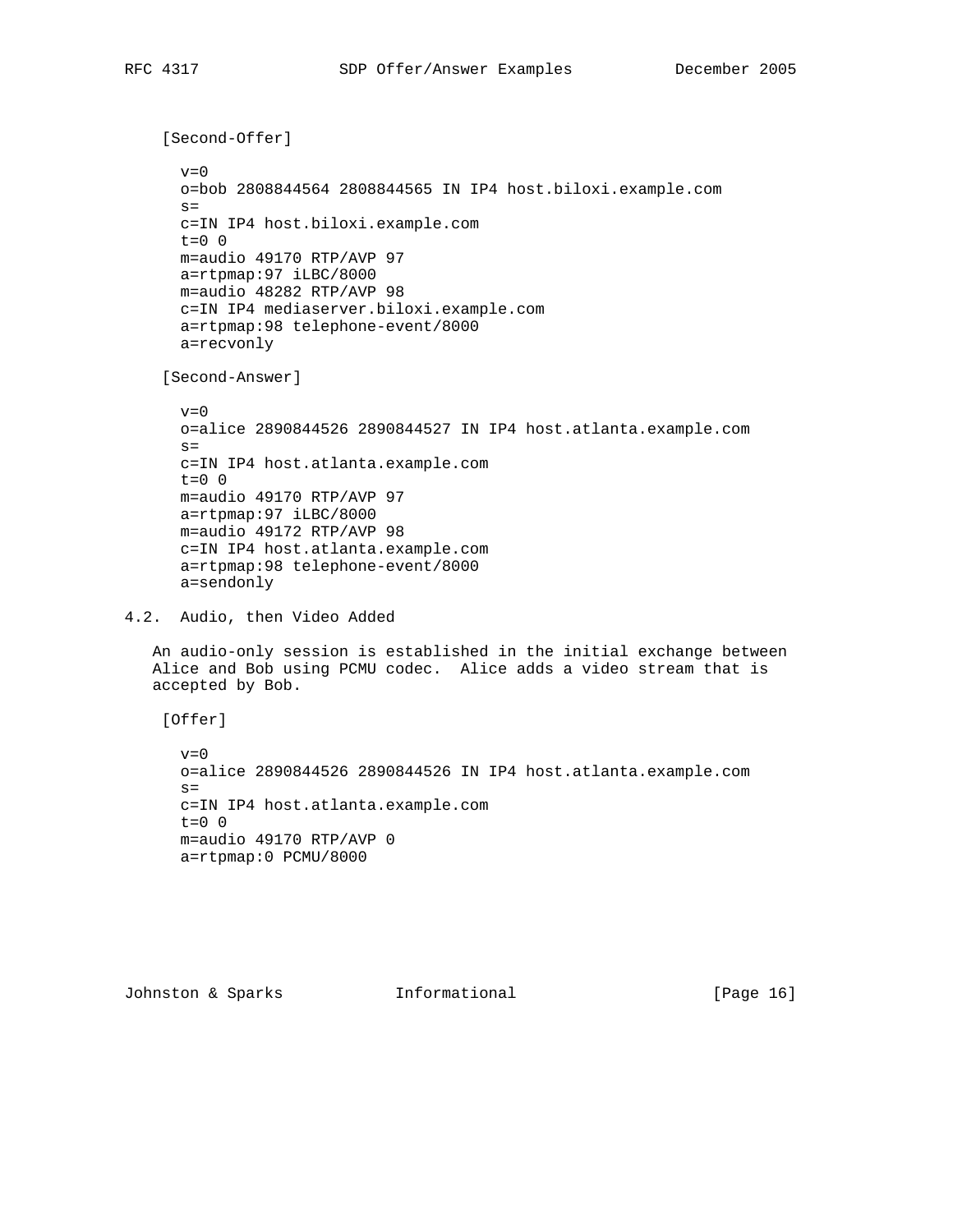```
 [Answer]
      v=0 o=bob 2808844564 2808844564 IN IP4 host.biloxi.example.com
     s= c=IN IP4 host.biloxi.example.com
      t=0 0
      m=audio 49172 RTP/AVP 0
      a=rtpmap:0 PCMU/8000
     [Second-Offer]
     v=0 o=alice 2890844526 2890844527 IN IP4 host.atlanta.example.com
      s= c=IN IP4 host.atlanta.example.com
     t=0 0
      m=audio 49170 RTP/AVP 0
      a=rtpmap:0 PCMU/8000
      m=video 49172 RTP/AVP 31
      a=rtpmap:31 H261/90000
     [Second-Answer]
      v=0 o=bob 2808844564 2808844565 IN IP4 host.biloxi.example.com
      s= c=IN IP4 host.biloxi.example.com
     t=0 0
      m=audio 49172 RTP/AVP 0
      a=rtpmap:0 PCMU/8000
      m=video 49168 RTP/AVP 31
      a=rtpmap:31 H261/90000
4.3. Audio and Video, Then Video Deleted
   Alice and Bob establish an audio and video session. In a second
   exchange, Bob deletes the video session, resulting in an audio-only
```
Johnston & Sparks **Informational** [Page 17]

session.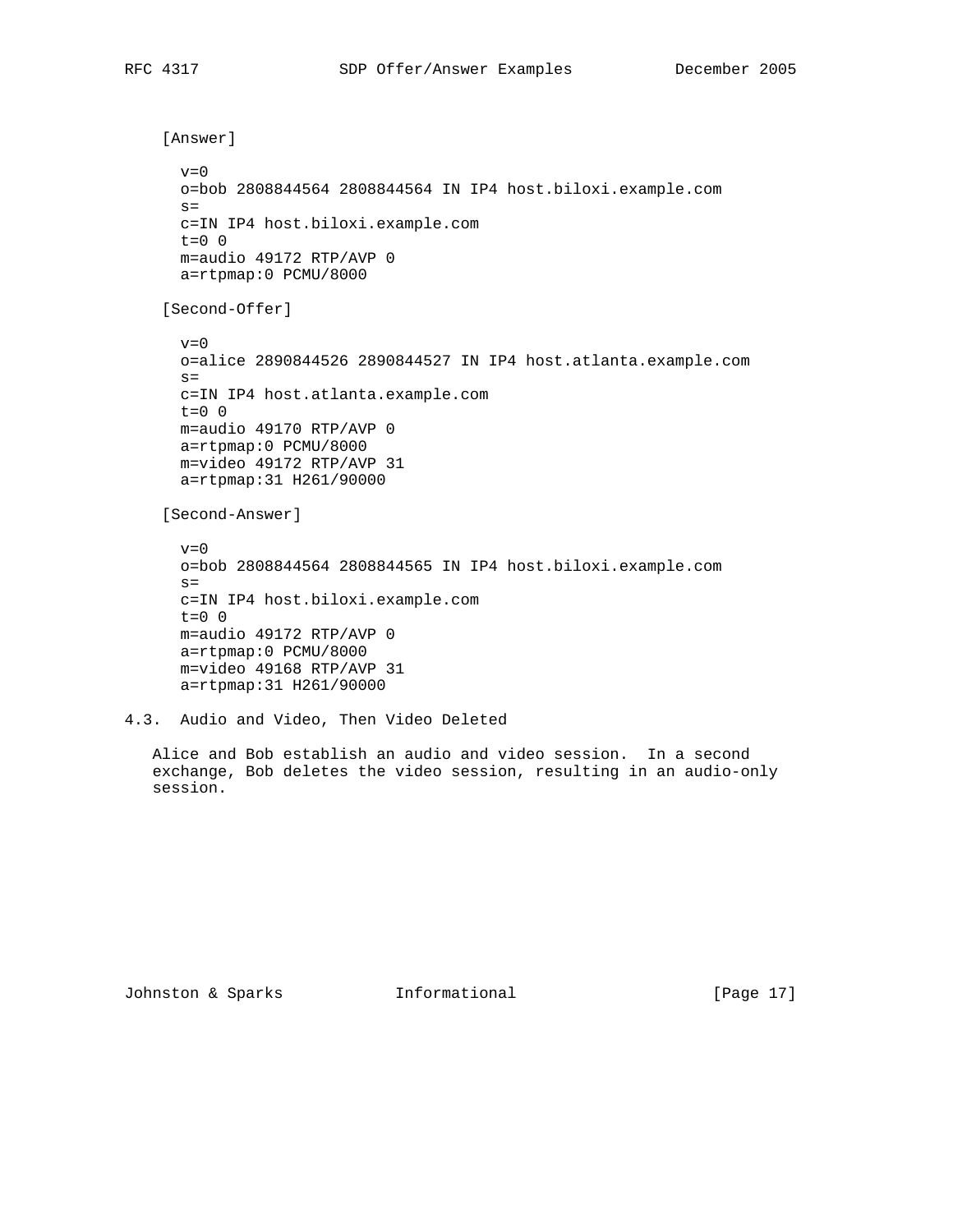```
 [Offer]
 v=0 o=alice 2890844526 2890844526 IN IP4 host.atlanta.example.com
 s= c=IN IP4 host.atlanta.example.com
 t=0 0
  m=audio 49170 RTP/AVP 97
  a=rtpmap:97 iLBC/8000
  m=video 51372 RTP/AVP 31
  a=rtpmap:31 H261/90000
 [Answer]
 v=0 o=bob 2808844564 2808844564 IN IP4 host.biloxi.example.com
 s= c=IN IP4 host.biloxi.example.com
 t=0 0
  m=audio 49174 RTP/AVP 97
  a=rtpmap:97 iLBC/8000
  m=video 49170 RTP/AVP 31
  a=rtpmap:31 H261/90000
 [Second-Offer]
 v=0 o=bob 2808844564 2808844565 IN IP4 host.biloxi.example.com
 s= c=IN IP4 host.biloxi.example.com
 t=0 0
  m=audio 49174 RTP/AVP 97
  a=rtpmap:97 iLBC/8000
  m=video 0 RTP/AVP 31
  a=rtpmap:31 H261/90000
 [Second-Answer]
 v=0 o=alice 2890844526 2890844527 IN IP4 host.atlanta.example.com
 s= c=IN IP4 host.atlanta.example.com
 t=0 0
  m=audio 49170 RTP/AVP 97
  a=rtpmap:97 iLBC/8000
  m=video 0 RTP/AVP 31
  a=rtpmap:31 H261/90000
```
Johnston & Sparks Informational [Page 18]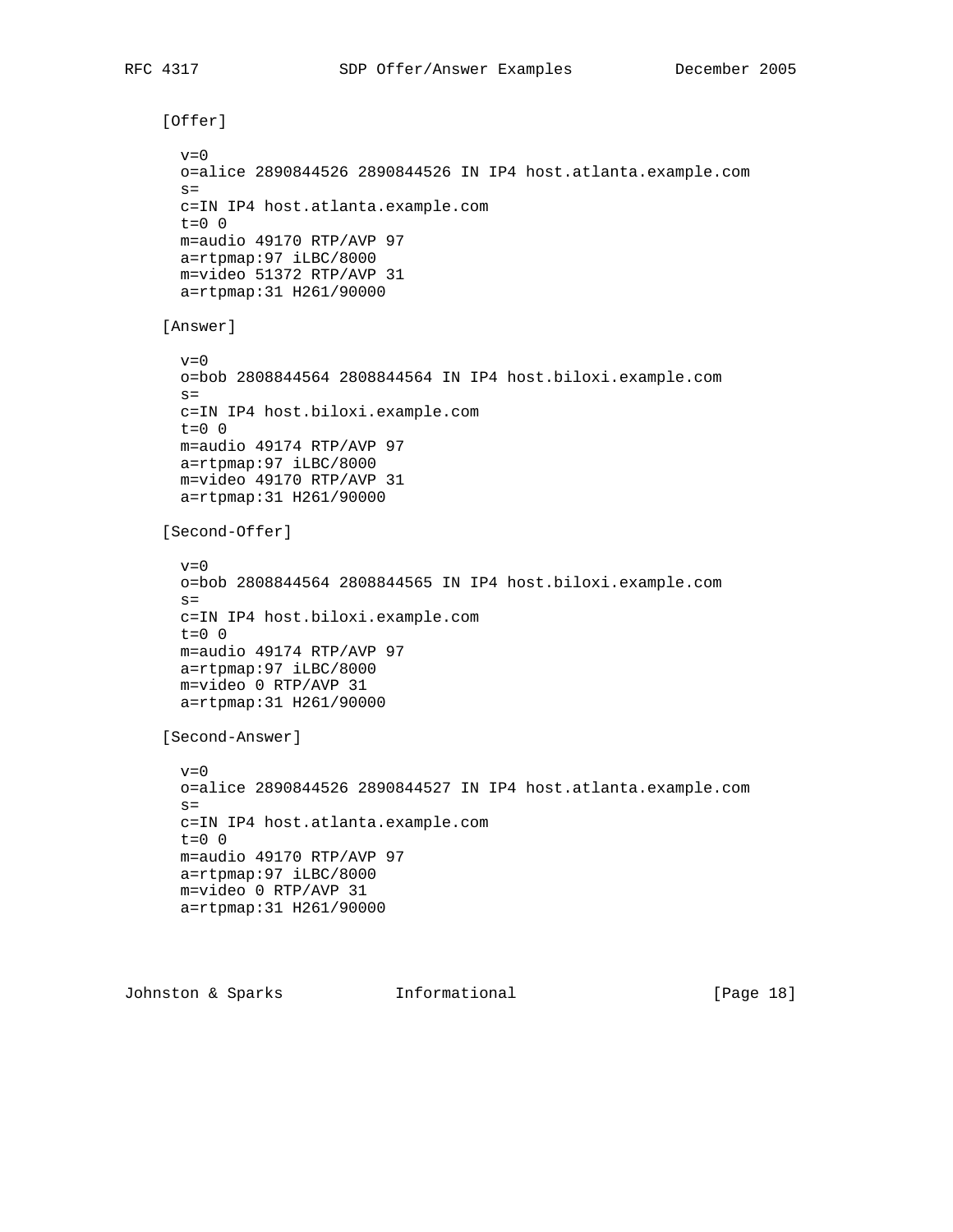```
5. Third Party Call Control (3pcc)
```
 This section shows examples common in Third Party Call Control (3pcc) flows [5]. Call hold and resume flows are also common in 3pcc.

```
5.1. No Media, Then Audio Added
```
 The first offer from Alice contains no media lines, so Bob accepts with no media lines. In the second exchange, Alice adds an audio stream that Bob accepts.

```
 [Offer]
```
 $v=0$  o=alice 2890844526 2890844526 IN IP4 host.atlanta.example.com  $s=$  c=IN IP4 host.atlanta.example.com  $t=0$  0

[Answer]

```
v=0 o=bob 2808844564 2808844564 IN IP4 host.biloxi.example.com
s= c=IN IP4 host.biloxi.example.com
 t=0 0
```
[Second-Offer]

```
v=0 o=alice 2890844526 2890844527 IN IP4 host.atlanta.example.com
s= c=IN IP4 host.atlanta.example.com
t=0 0
 m=audio 49170 RTP/AVP 97
 a=rtpmap:97 iLBC/8000
```
[Second-Answer]

```
v=0 o=bob 2808844564 2808844565 IN IP4 host.biloxi.example.com
s= c=IN IP4 host.biloxi.example.com
 t=0 0
 m=audio 49172 RTP/AVP 97
 a=rtpmap:97 iLBC/8000
```
Johnston & Sparks Informational [Page 19]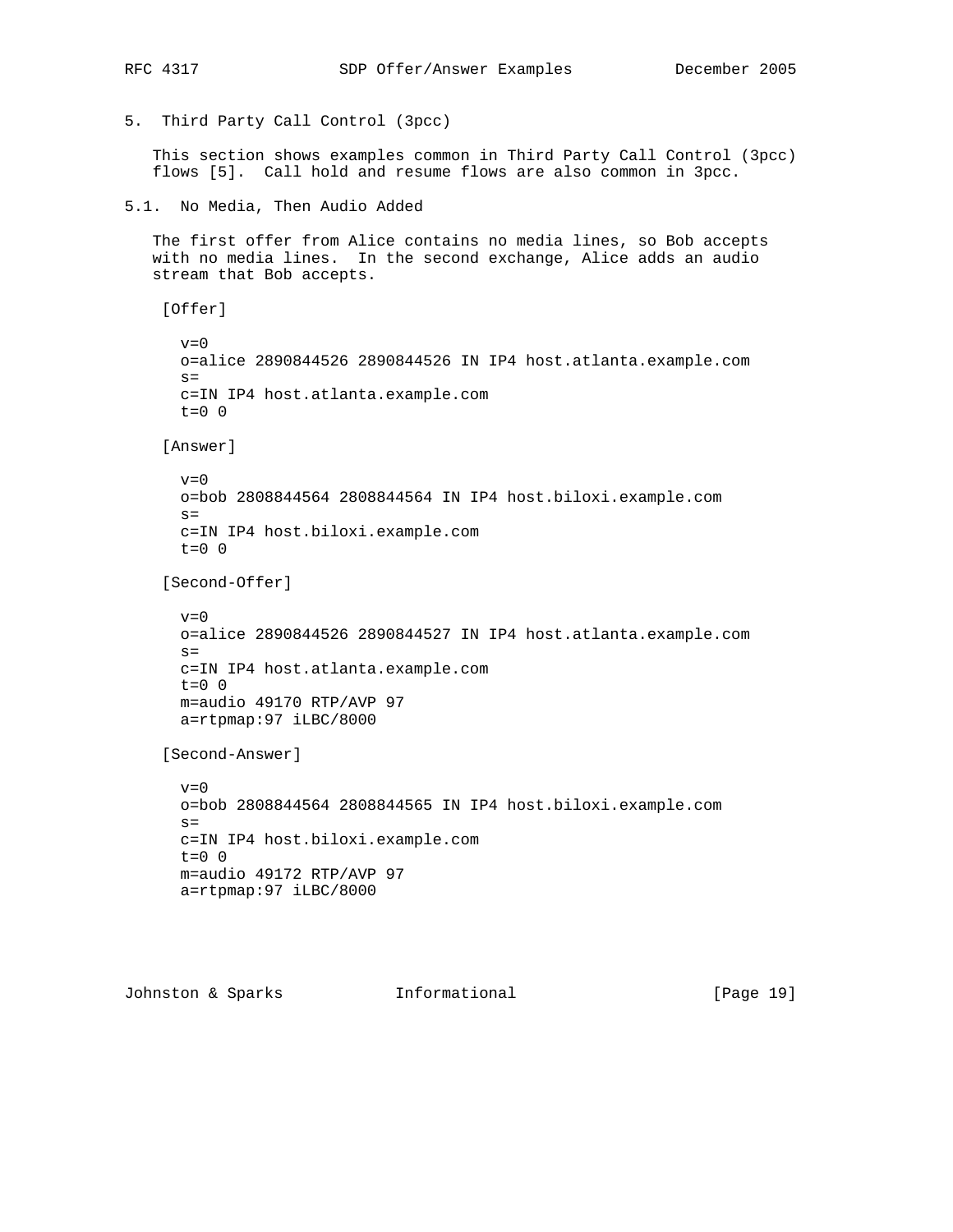```
5.2. Hold and Unhold 2
```
 The first offer from Alice contains the connection address 0.0.0.0 and a random port number, which means that Bob can not send media to Alice (the media stream is "black holed" or "bh"). Bob accepts with normal SDP. In the second exchange, Alice changes the connection address, Bob accepts, and a media session is established.

[Offer]

```
v=0 o=alice 2890844526 2890844526 IN IP4 host.atlanta.example.com
s= c=IN IP4 0.0.0.0
t=0 0
 m=audio 23442 RTP/AVP 97
 a=rtpmap:97 iLBC/8000
```
[Answer]

```
v=0 o=bob 2808844564 2808844564 IN IP4 host.biloxi.example.com
s= c=IN IP4 host.biloxi.example.com
t=0 0
 m=audio 49170 RTP/AVP 97
 a=rtpmap:97 iLBC/8000
```

```
 [Second-Offer]
```

```
v=0 o=alice 2890844526 2890844527 IN IP4 host.atlanta.example.com
s= c=IN IP4 host.atlanta.example.com
t=0 0
 m=audio 49170 RTP/AVP 97
 a=rtpmap:97 iLBC/8000
```
[Second-Answer]

```
v=0 o=bob 2808844564 2808844564 IN IP4 host.biloxi.example.com
s= c=IN IP4 host.biloxi.example.com
t=0 0
 m=audio 49170 RTP/AVP 97
 a=rtpmap:97 iLBC/8000
```
Johnston & Sparks Informational [Page 20]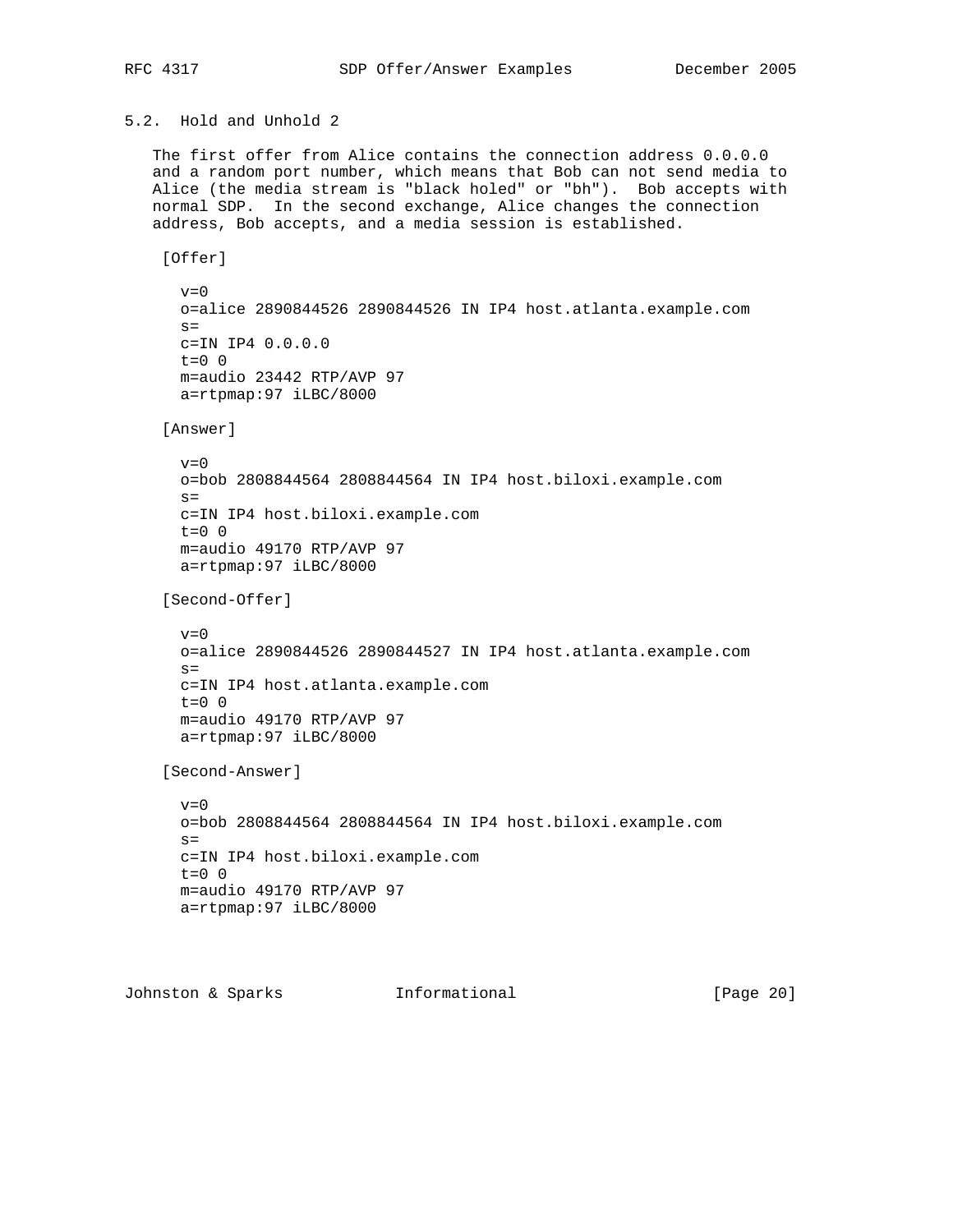# 5.3. Hold and Unhold 3

```
 The first offer from Alice contains an audio stream, but the answer
 from Bob contains the connection address 0.0.0.0 and a random port
 number, which means that Alice can not send media to Bob (the media
 stream is "black holed" or "bh"). In the second exchange, Bob
 changes the connection address, Alice accepts, and a media session is
 established.
  [Offer]
  v=0 o=alice 2890844526 2890844526 IN IP4 host.atlanta.example.com
   s= c=IN IP4 host.atlanta.example.com
  t=0 0
   m=audio 49170 RTP/AVP 97
   a=rtpmap:97 iLBC/8000
  [Answer]
   v=0 o=bob 2808844564 2808844564 IN IP4 host.biloxi.example.com
  s= c=IN IP4 0.0.0.0
    t=0 0
   m=audio 9322 RTP/AVP 97
   a=rtpmap:97 iLBC/8000
  [Second-Offer]
   v=0 o=bob 2808844564 2808844565 IN IP4 host.biloxi.example.com
   s= c=IN IP4 host.biloxi.example.com
  t=0 0
   m=audio 49172 RTP/AVP 97
   a=rtpmap:97 iLBC/8000
  [Second-Answer]
   v=0 o=alice 2890844526 2890844526 IN IP4 host.atlanta.example.com
   s= c=IN IP4 host.atlanta.example.com
   t=0 0
   m=audio 49170 RTP/AVP 97
   a=rtpmap:97 iLBC/8000
```
Johnston & Sparks Informational [Page 21]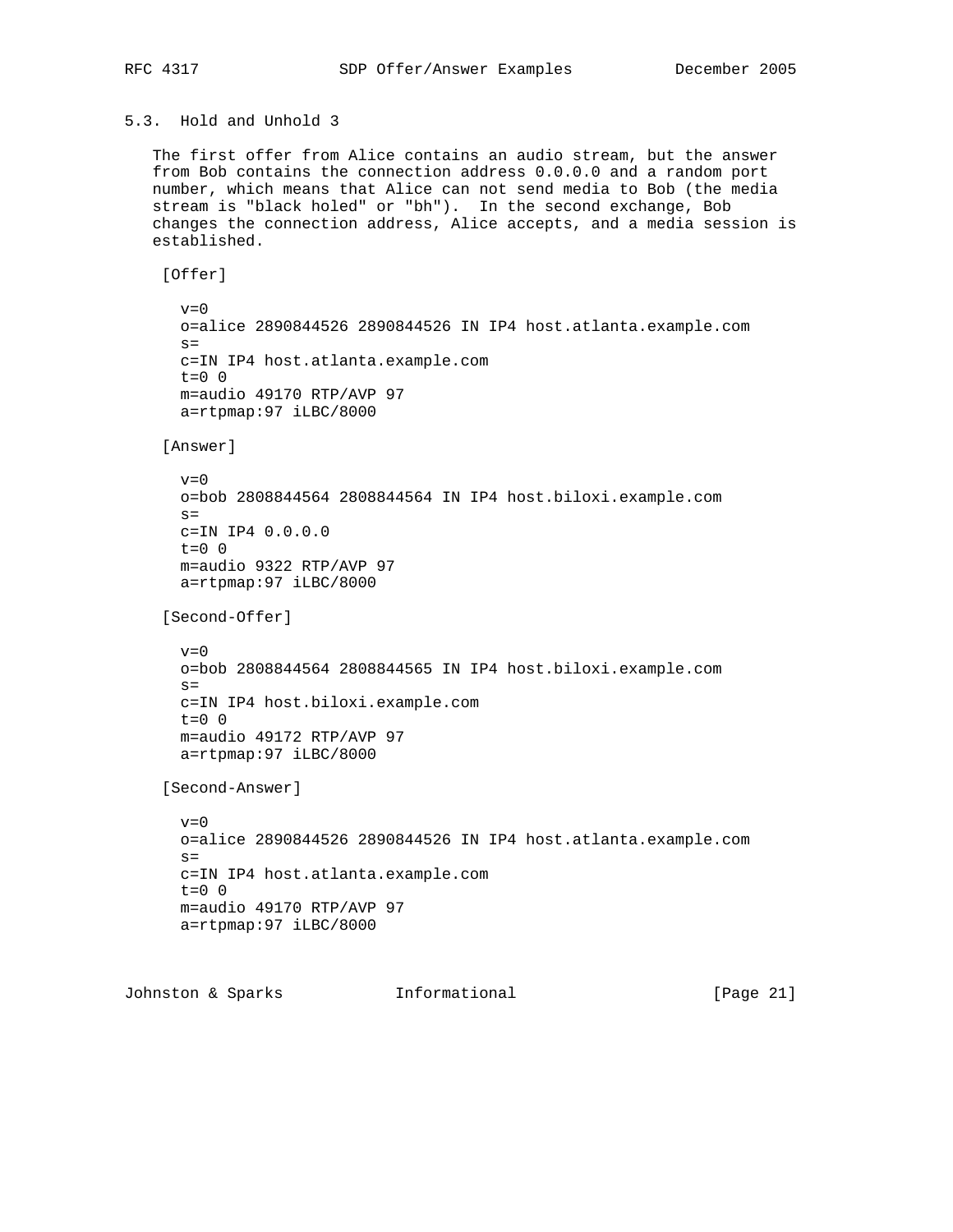### 6. Security Considerations

 SDP offer and answer messages can contain private information about addresses and sessions to be established between parties. If this information needs to be kept private, some security mechanism in the protocol used to carry the offers and answers must be used. For SIP, this means using TLS transport and/or S/MIME encryption of the SDP message body.

 It is important that SDP offer and answer messages be properly authenticated and authorized before they are used to establish a media session. Examples of SIP mechanisms include SIP Digest, certs, and cryptographically-verified SIP identity.

- 7. Informative References
	- [1] Rosenberg, J. and H. Schulzrinne, "An Offer/Answer Model with Session Description Protocol (SDP)", RFC 3264, June 2002.
	- [2] Handley, M. and V. Jacobson, "SDP: Session Description Protocol", RFC 2327, April 1998.
	- [3] Rosenberg, J., Schulzrinne, H., Camarillo, G., Johnston, A., Peterson, J., Sparks, R., Handley, M., and E. Schooler, "SIP: Session Initiation Protocol", RFC 3261, June 2002.
	- [4] Schulzrinne, H. and S. Petrack, "RTP Payload for DTMF Digits, Telephony Tones and Telephony Signals", RFC 2833, May 2000.
	- [5] Rosenberg, J., Peterson, J., Schulzrinne, H., and G. Camarillo, "Best Current Practices for Third Party Call Control (3pcc) in the Session Initiation Protocol (SIP)", BCP 85, RFC 3725, April 2004.
	- [6] Duric, A. and S. Andersen, "Real-time Transport Protocol (RTP) Payload Format for internet Low Bit Rate Codec (iLBC) Speech", RFC 3952, December 2004.

Johnston & Sparks Informational [Page 22]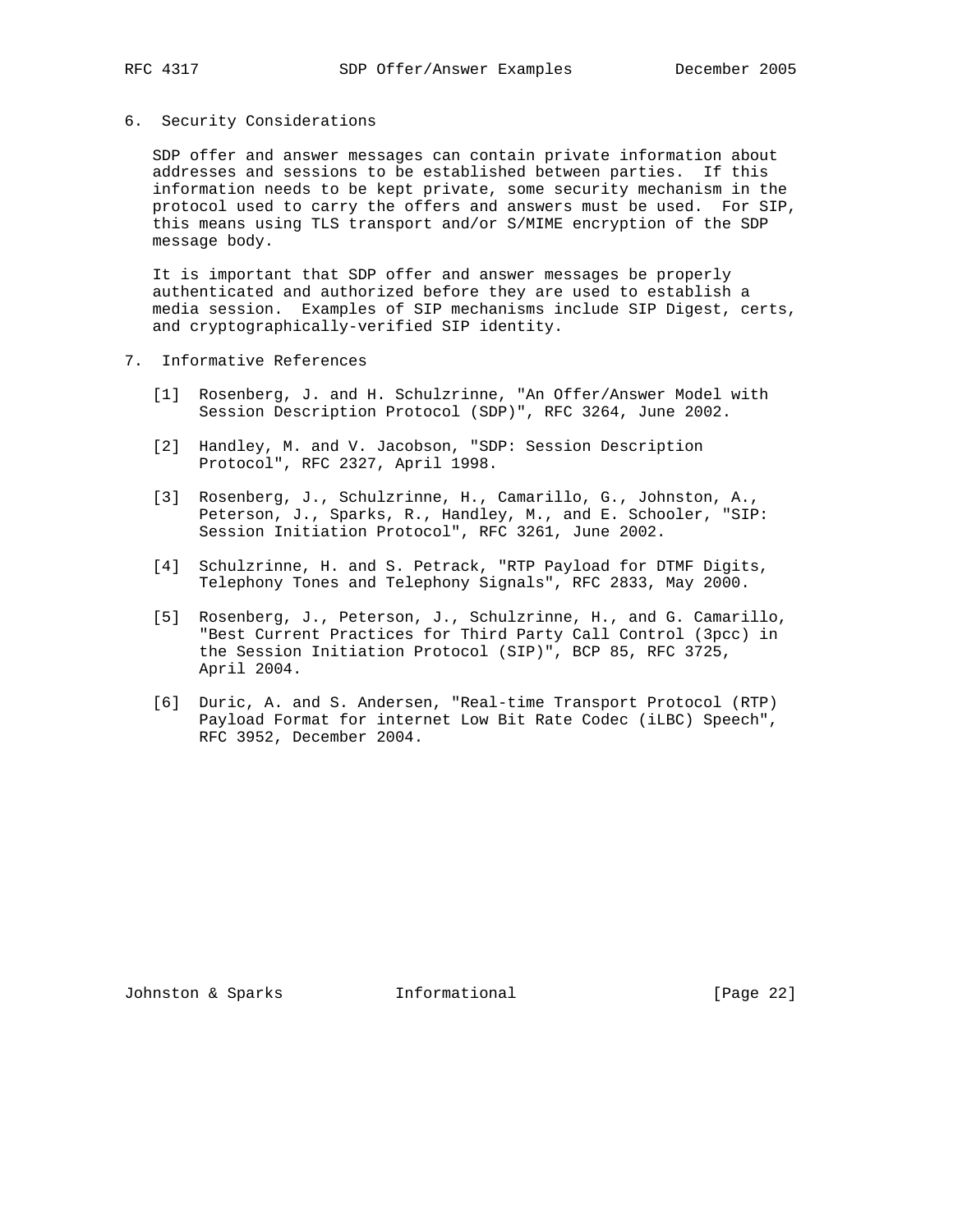Authors' Addresses

 Alan Johnston Tello Corporation 999 Baker Way, Suite 250 San Mateo, CA 94404

EMail: ajohnston@tello.com

 Robert J. Sparks Estacado Systems

EMail: rjsparks@estacado.net

Johnston & Sparks **Informational** [Page 23]